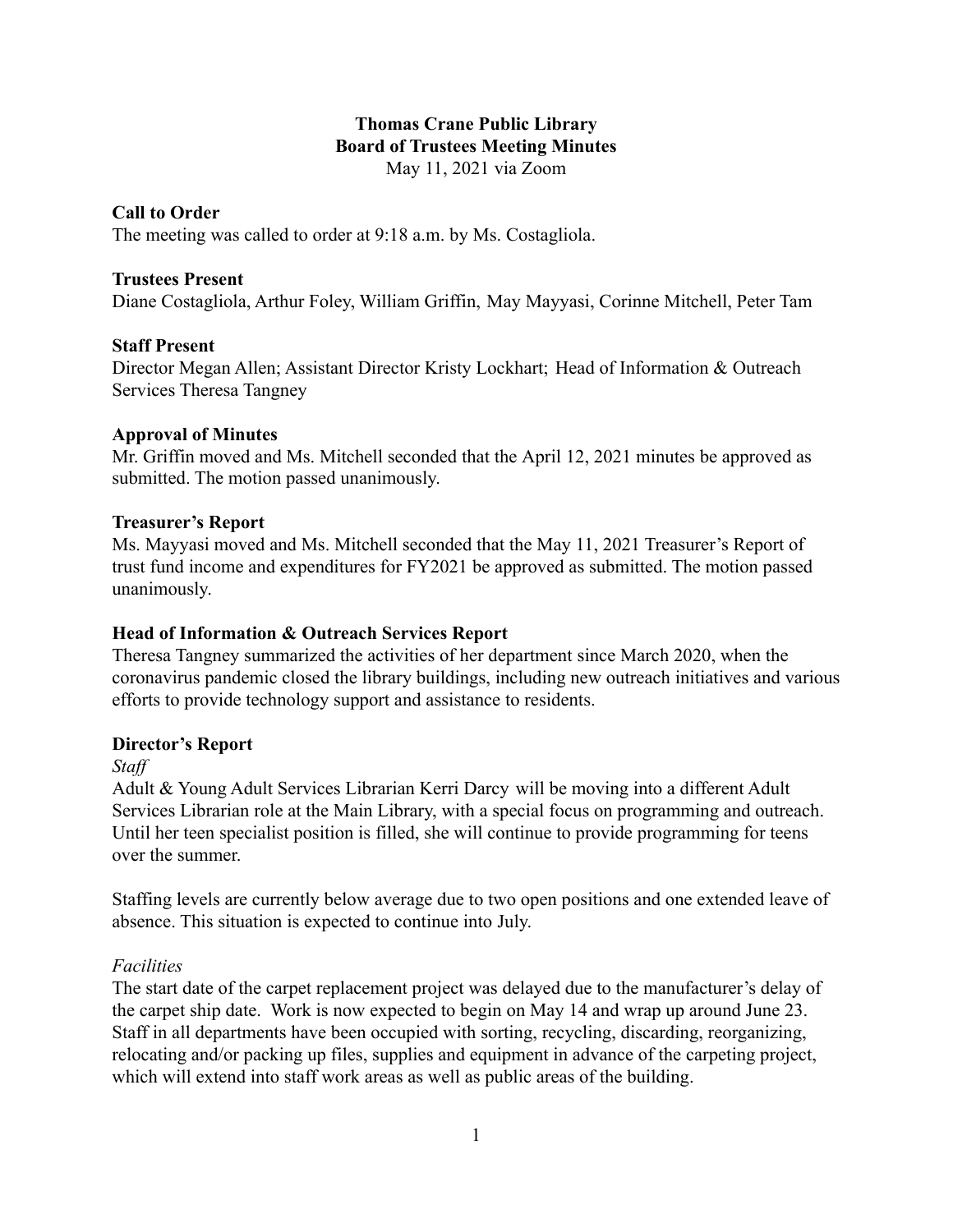The City's annual Cleaner, Greener Quincy cleanup day resumed this year, bringing the Broad Meadows Middle School Operation Day's Work students to the Main Library to spruce up the peace and atrium gardens, led by volunteer gardener Claire Fitzmaurice, with fresh mulch provided by the Park Department.

## *Programs & Services*

Attendance at virtual children's programs remained high, with strong participation during school vacation week in April. For the first time in many months, circulation of both adult and children's physical items dropped, perhaps because the simultaneous arrival of spring weather and the easing of some pandemic restrictions combined to draw patrons elsewhere in April.

Adams Shore reopened the main part of the branch to patrons on April 20, with collection browsing, computer and printing services. Visitors have been enjoying these services but so far not in such numbers that would exceed the lower occupancy restrictions and cause others to wait for entry. Many are commenting on the improvements that have been made to the building, especially the new lighting and the very clean windows.

## *Reopening Plans*

Due to the delayed start date of the Main Library carpeting project, it's now expected that the Main Library may be able to partially reopen in mid-June. Depending on staffing capacity, the Adams Shore Branch may be ready to expand services, and the Wollaston Branch may be able to open (both with reduced occupancy), in June.

### *Other*

Director Allen was invited to speak to the City Council on May 3 about the Library's FY2020 Report to the Community and about library activities this year and upcoming.

The Library's FY2022 budget requests were approved by Mayor Koch and will be part of his FY2022 budget presentation to the Council later this month.

# **TCPL Foundation Liaison's Report**

Ms. Costagliola reported no Foundation board activity. She will reach out to the Foundation president to suggest convening a board meeting to finalize the Foundation/Trustee MOU revisions and draft language for the Foundation's by-laws regarding board dormancy or dissolution.

# **Old Business**

*Investment Committee Report*

Ms. Mitchell reported that the May 31 projected 12-month return on the Schwab investments is 24.22%.

### **New Business**

None.